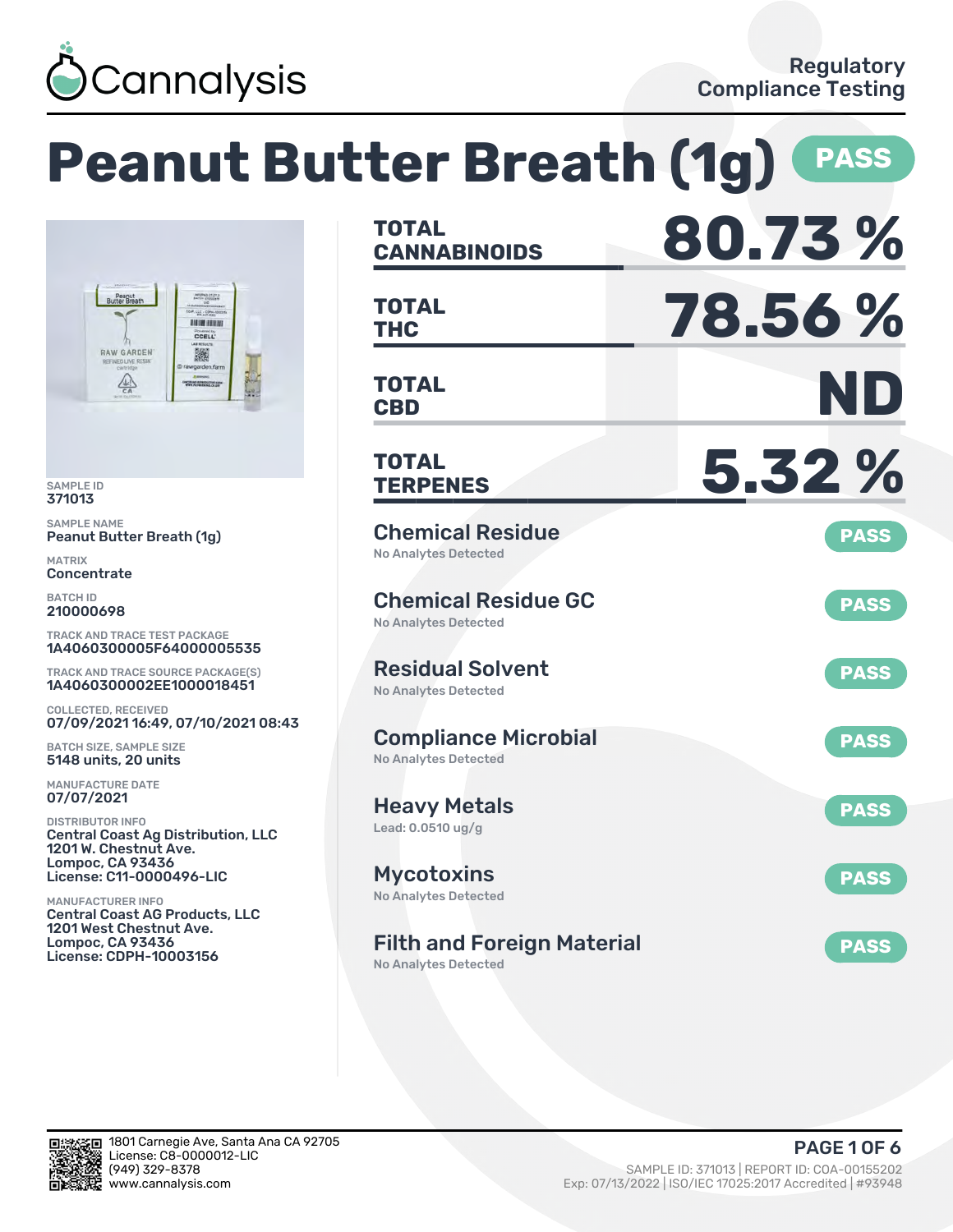

# CANNABINOID ANALYSIS

Total THC,CBD value(s) have been decarboxylated.

| TOTAL THC:          | 785.6 mg/g (78.56 %), 785.6 mg per package |
|---------------------|--------------------------------------------|
| TOTAL CBD:          | ND.                                        |
| TOTAL CANNABINOIDS: | 807.3 mg/g (80.73 %)                       |

UNIT OF MEASUREMENT: Milligrams per Gram(mg/g)

| <b>ANALYTE</b>         | <b>RESULT</b>        | LOD    | <b>LLOO</b> | <b>ANALYTE</b>   | <b>RESULT</b>        | LOD    | <b>LLOO</b> |
|------------------------|----------------------|--------|-------------|------------------|----------------------|--------|-------------|
| THCa                   | ND                   | 0.2000 | 0.4000      | CBD <sub>v</sub> | <b>ND</b>            | 0.2000 | 0.4000      |
| D9THC                  | 785.6 mg/g (78.56 %) | 0.2000 | 0.4000      | CBGa             | <b>ND</b>            | 0.2000 | 0.4000      |
| D8THC                  | ND                   | 0.2000 | 0.4000      | CBG              | 21.63 mg/g (2.163 %) | 0.2000 | 0.4000      |
| <b>THC<sub>v</sub></b> | <b>ND</b>            | 0.2000 | 0.4000      | <b>CBN</b>       | <b>ND</b>            | 0.2000 | 0.4000      |
| CBDa                   | <b>ND</b>            | 0.2000 | 0.4000      | CBC              | <b>ND</b>            | 0.2000 | 0.4000      |
| CBD                    | ND                   | 0.2000 | 0.4000      |                  |                      |        |             |
|                        |                      |        |             |                  |                      |        |             |

#### ADDITIONAL INFORMATION

| Method:              | SOP-TECH-001 | Sample Prepped: 07/12/2021 09:50  | Sample Approved: 07/13/2021 12:17  |  |
|----------------------|--------------|-----------------------------------|------------------------------------|--|
| Instrument: UPLC-DAD |              | Sample Analyzed: 07/12/2021 12:26 | Prep-Analytical Batch: 30902-25085 |  |



# TERPENE ANALYSIS

| <b>TOTAL TERPENES:</b>  |                                                   | 53.24 mg/g (5.324 %) |                  |  |  |
|-------------------------|---------------------------------------------------|----------------------|------------------|--|--|
| UNIT OF MEASUREMENT:    | Milligrams per Gram(mg/g)                         |                      |                  |  |  |
| <b>ANALYTE</b>          | <b>RESULT</b>                                     | LOD                  | <b>LLC</b>       |  |  |
| 3-Carene                | ND                                                | 1.000                | 2.5 <sub>0</sub> |  |  |
| Alpha cedrene           | ND.                                               | 1.000                | 2.5 <sub>0</sub> |  |  |
| Alpha pinene            | 5.570 mg/g (0.5570 %)                             | 0.1000               | 1.0(             |  |  |
| Alpha terpineol         | 0.9169 mg/g $(0.0917%)$                           | 0.3260               | 0.6              |  |  |
| Beta myrcene            | 6.968 mg/g (0.6968 %)                             | 0.5000               | 1.0(             |  |  |
| Borneol                 | ND                                                | 1.000                | 2.5 <sub>0</sub> |  |  |
| Camphor                 | ND                                                | 0.1000               | 0.5              |  |  |
| Cedrol                  | ND                                                | 0.5000               | 1.0(             |  |  |
| Cis nerolidol           | ND                                                | 2.500                | 5.0              |  |  |
| Fenchol                 | $1.632 \text{ mg/g} (0.1632 \text{ %})$           | 0.5000               | 1.0(             |  |  |
| Gamma terpinene         | <b>ND</b>                                         | 0.1000               | 0.5              |  |  |
| Geranyl acetate         | ND                                                | 0.1000               | 0.5              |  |  |
| Isoborneol              | ND                                                | 0.5000               | 1.0(             |  |  |
| Limonene                | 20.20 mg/g (2.020 %)                              | 0.5000               | 2.5 <sub>0</sub> |  |  |
| Menthol                 | ND                                                | 1.000                | 2.5 <sub>0</sub> |  |  |
| Ocimene <sub>2</sub>    | <lloo< td=""><td>0.3450</td><td>1.72</td></lloo<> | 0.3450               | 1.72             |  |  |
| P-mentha-1,5-diene ND   |                                                   | 0.5000               | 1.0(             |  |  |
| Sabinene                | ND                                                | 0.5000               | 1.0(             |  |  |
| Trans beta farnesene ND |                                                   | 2.500                | 5.0              |  |  |
| Trans nerolidol         | ND                                                | 0.5000               | 2.5 <sub>0</sub> |  |  |
|                         |                                                   |                      |                  |  |  |

| ANALYTE                 | <b>RESULT</b>                                                                                                      | LOD    | <b>LLOQ</b> | <b>ANALYTE</b>         | <b>RESULT</b>                                       | <b>LOD</b> | <b>LLOQ</b> |
|-------------------------|--------------------------------------------------------------------------------------------------------------------|--------|-------------|------------------------|-----------------------------------------------------|------------|-------------|
| 3-Carene                | <b>ND</b>                                                                                                          | 1.000  | 2.500       | Alpha bisabolol        | <ll0q< td=""><td>0.1000</td><td>0.5000</td></ll0q<> | 0.1000     | 0.5000      |
| Alpha cedrene           | <b>ND</b>                                                                                                          | 1.000  | 2.500       | Alpha humulene         | <lloq< td=""><td>0.5000</td><td>1.000</td></lloq<>  | 0.5000     | 1.000       |
| Alpha pinene            | 5.570 mg/g (0.5570 %)                                                                                              | 0.1000 | 1.000       | Alpha terpinene        | <b>ND</b>                                           | 0.5000     | 1.000       |
| Alpha terpineol         | 0.9169 mg/g $(0.0917%)$                                                                                            | 0.3260 | 0.6520      | Beta caryophyllene     | 4.486 mg/g $(0.4486\%)$                             | 0.5000     | 1.000       |
| Beta myrcene            | 6.968 mg/g (0.6968 %)                                                                                              | 0.5000 | 1.000       | Beta pinene            | 4.067 mg/g (0.4067 %)                               | 0.6070     | 1.214       |
| Borneol                 | <b>ND</b>                                                                                                          | 1.000  | 2.500       | Camphene               | <b>ND</b>                                           | 0.5000     | 1.000       |
| Camphor                 | ND                                                                                                                 | 0.1000 | 0.5000      | Caryophyllene oxide ND |                                                     | 0.5000     | 2.500       |
| Cedrol                  | <b>ND</b>                                                                                                          | 0.5000 | 1.000       | Cis geraniol           | <b>ND</b>                                           | 1.000      | 2.500       |
| Cis nerolidol           | <b>ND</b>                                                                                                          | 2.500  | 5.000       | Eucalyptol             | <b>ND</b>                                           | 0.1000     | 0.5000      |
| Fenchol                 | 1.632 mg/g $(0.1632 \%)$                                                                                           | 0.5000 | 1.000       | Fenchone               | <b>ND</b>                                           | 0.1000     | 0.5000      |
| Gamma terpinene         | <b>ND</b>                                                                                                          | 0.1000 | 0.5000      | Gamma terpineol        | <b>ND</b>                                           | 0.2090     | 0.5230      |
| Geranyl acetate         | ND.                                                                                                                | 0.1000 | 0.5000      | Guaiol                 | <b>ND</b>                                           | 2.500      | 5.000       |
| Isoborneol              | <b>ND</b>                                                                                                          | 0.5000 | 1.000       | Isopulegol             | <b>ND</b>                                           | 2.500      | 5.000       |
| Limonene                | 20.20 mg/g (2.020 %)                                                                                               | 0.5000 | 2.500       | Linalool               | 4.248 mg/g $(0.4248\%)$                             | 0.5000     | 1.000       |
| Menthol                 | ND.                                                                                                                | 1.000  | 2.500       | Ocimene 1              | <b>ND</b>                                           | 0.1550     | 0.3100      |
| Ocimene 2               | <lloq< td=""><td>0.3450</td><td>1.725</td><td>P-cymene</td><td><b>ND</b></td><td>0.5230</td><td>1.045</td></lloq<> | 0.3450 | 1.725       | P-cymene               | <b>ND</b>                                           | 0.5230     | 1.045       |
| P-mentha-1,5-diene ND   |                                                                                                                    | 0.5000 | 1.000       | Pulegone               | <b>ND</b>                                           | 0.1000     | 0.5000      |
| Sabinene                | <b>ND</b>                                                                                                          | 0.5000 | 1.000       | Terpinolene            | 5.154 mg/g $(0.5154\%)$                             | 0.1000     | 0.5000      |
| Trans beta farnesene ND |                                                                                                                    | 2.500  | 5.000       | Trans geraniol         | <b>ND</b>                                           | 0.5000     | 2.500       |
| Trans nerolidol         | <b>ND</b>                                                                                                          | 0.5000 | 2.500       | Valencene              | <b>ND</b>                                           | 0.5000     | 1.000       |

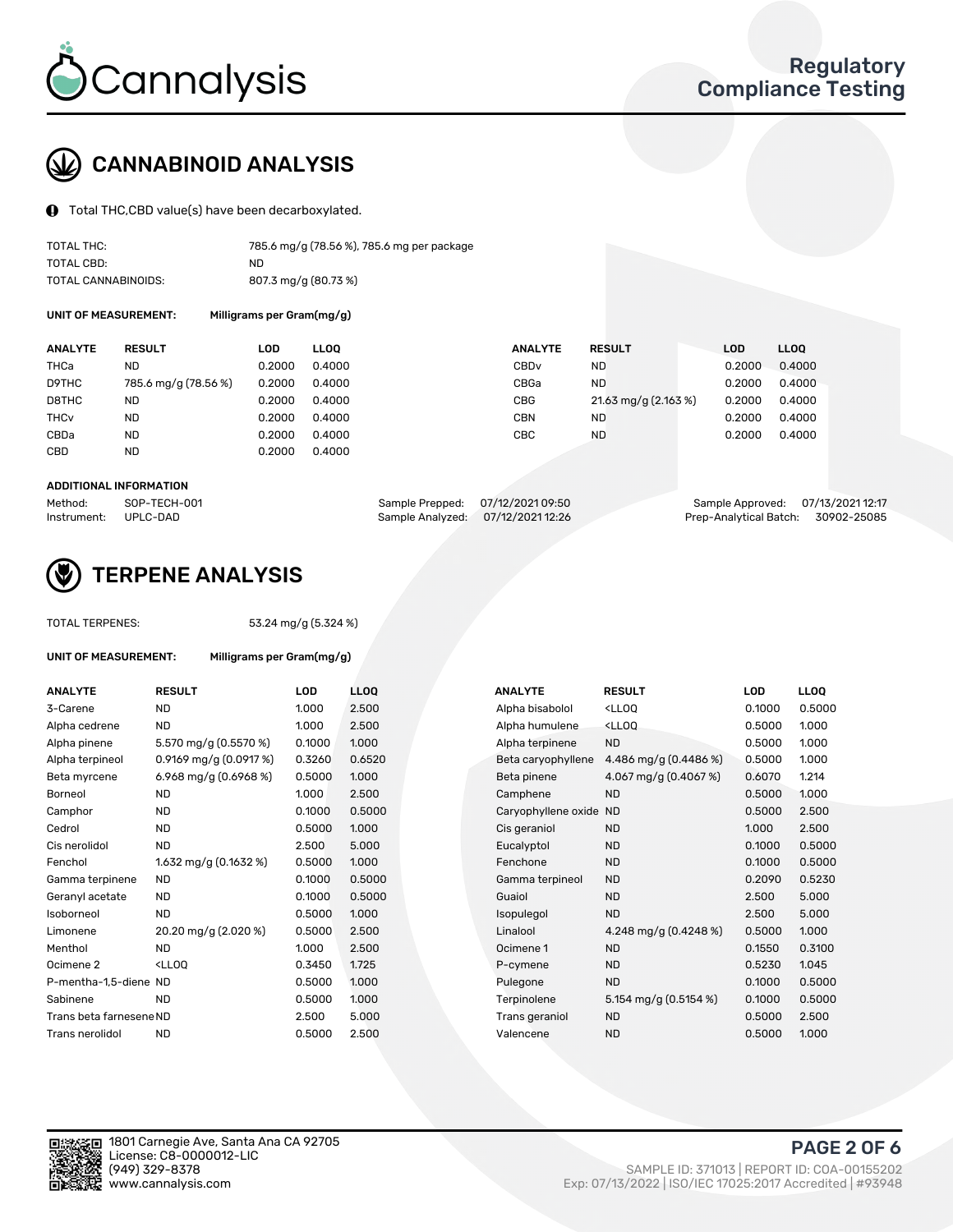

### Regulatory Compliance Testing

#### ADDITIONAL INFORMATION

Method: SOP-TECH-027 Sample Prepped: 07/10/2021 14:22 Sample Approved: 07/13/2021 08:48 Prep-Analytical Batch: 30885-25061



CHEMICAL RESIDUE ANALYSIS PASS

UNIT OF MEASUREMENT: Micrograms per Gram(ug/g)

| <b>ANALYTE</b>    | <b>RESULT</b> | LOD    | LLOQ   | <b>ACTION LEVEL</b> |      | <b>ANALYTE</b>      | <b>RESULT</b> | LOD    | <b>LLOQ</b> | <b>ACTION LEVEL</b> |      |
|-------------------|---------------|--------|--------|---------------------|------|---------------------|---------------|--------|-------------|---------------------|------|
| Abamectin         | <b>ND</b>     | 0.0200 | 0.0400 | 0.1000              | Pass | Acephate            | <b>ND</b>     | 0.0200 | 0.0400      | 0.1000              | Pass |
| Acequinocyl       | <b>ND</b>     | 0.0200 | 0.0400 | 0.1000              | Pass | Acetamiprid         | <b>ND</b>     | 0.0200 | 0.0400      | 0.1000              | Pass |
| Aldicarb          | <b>ND</b>     | 0.0200 | 0.0400 | 0.0                 | Pass | Azoxystrobin        | <b>ND</b>     | 0.0200 | 0.0400      | 0.1000              | Pass |
| Bifenazate        | <b>ND</b>     | 0.0200 | 0.0400 | 0.1000              | Pass | <b>Bifenthrin</b>   | <b>ND</b>     | 0.0200 | 0.0400      | 3.000               | Pass |
| <b>Boscalid</b>   | <b>ND</b>     | 0.0200 | 0.0400 | 0.1000              | Pass | Carbarvl            | <b>ND</b>     | 0.0200 | 0.0400      | 0.5000              | Pass |
| Carbofuran        | <b>ND</b>     | 0.0200 | 0.0400 | 0.0                 | Pass | Chlorantraniliprole | <b>ND</b>     | 0.0200 | 0.0400      | 10.00               | Pass |
| Clofentezine      | <b>ND</b>     | 0.0200 | 0.0400 | 0.1000              | Pass | Coumaphos           | <b>ND</b>     | 0.0200 | 0.0400      | 0.0                 | Pass |
| Cyfluthrin        | <b>ND</b>     | 0.4000 | 1.000  | 2.000               | Pass | Cypermethrin        | <b>ND</b>     | 0.4000 | 1.000       | 1.000               | Pass |
| Daminozide        | <b>ND</b>     | 0.0200 | 0.0400 | 0.0                 | Pass | Diazinon            | <b>ND</b>     | 0.0200 | 0.0400      | 0.1000              | Pass |
| <b>Dichlorvos</b> | <b>ND</b>     | 0.0200 | 0.0400 | 0.0                 | Pass | Dimethoate          | <b>ND</b>     | 0.0200 | 0.0400      | 0.0                 | Pass |
| Dimethomorph      | <b>ND</b>     | 0.0200 | 0.0400 | 2.000               | Pass | <b>Ethoprophos</b>  | <b>ND</b>     | 0.0200 | 0.0400      | 0.0                 | Pass |
| Etofenprox        | <b>ND</b>     | 0.0200 | 0.0400 | 0.0                 | Pass | Etoxazole           | <b>ND</b>     | 0.0200 | 0.0400      | 0.1000              | Pass |
| Fenhexamid        | <b>ND</b>     | 0.0200 | 0.0400 | 0.1000              | Pass | Fenoxycarb          | <b>ND</b>     | 0.0200 | 0.0400      | 0.0                 | Pass |
| Fenpyroximate     | <b>ND</b>     | 0.0200 | 0.0400 | 0.1000              | Pass | Fipronil            | <b>ND</b>     | 0.0400 | 0.1000      | 0.0                 | Pass |
| Flonicamid        | <b>ND</b>     | 0.0200 | 0.0400 | 0.1000              | Pass | Fludioxonil         | <b>ND</b>     | 0.0200 | 0.0400      | 0.1000              | Pass |
| Hexythiazox       | <b>ND</b>     | 0.0200 | 0.0400 | 0.1000              | Pass | Imazalil            | <b>ND</b>     | 0.0200 | 0.0400      | 0.0                 | Pass |
| Imidacloprid      | <b>ND</b>     | 0.0200 | 0.0400 | 5.000               | Pass | Kresoxim methyl     | <b>ND</b>     | 0.0200 | 0.0400      | 0.1000              | Pass |
| Malathion         | <b>ND</b>     | 0.0200 | 0.0400 | 0.5000              | Pass | Metalaxyl           | <b>ND</b>     | 0.0200 | 0.0400      | 2.000               | Pass |
| Methiocarb        | <b>ND</b>     | 0.0200 | 0.0400 | 0.0                 | Pass | Methomyl            | <b>ND</b>     | 0.0200 | 0.0400      | 1.000               | Pass |
| Mevinphos         | <b>ND</b>     | 0.0200 | 0.0400 | 0.0                 | Pass | Myclobutanil        | <b>ND</b>     | 0.0200 | 0.0400      | 0.1000              | Pass |
| Naled             | <b>ND</b>     | 0.0200 | 0.0400 | 0.1000              | Pass | Oxamyl              | <b>ND</b>     | 0.0200 | 0.0400      | 0.5000              | Pass |
| Paclobutrazol     | <b>ND</b>     | 0.0200 | 0.0400 | 0.0                 | Pass | Permethrins         | <b>ND</b>     | 0.0400 | 0.1000      | 0.5000              | Pass |
| Phosmet           | <b>ND</b>     | 0.0200 | 0.0400 | 0.1000              | Pass | Piperonyl butoxide  | <b>ND</b>     | 0.0200 | 0.0400      | 3.000               | Pass |
| Prallethrin       | <b>ND</b>     | 0.0200 | 0.0400 | 0.1000              | Pass | Propiconazole       | <b>ND</b>     | 0.0200 | 0.0400      | 0.1000              | Pass |
| Propoxur          | <b>ND</b>     | 0.0200 | 0.0400 | 0.0                 | Pass | Pyrethrins          | <b>ND</b>     | 0.0200 | 0.0400      | 0.5000              | Pass |
| Pyridaben         | <b>ND</b>     | 0.0200 | 0.0400 | 0.1000              | Pass | Spinetoram          | <b>ND</b>     | 0.0200 | 0.0400      | 0.1000              | Pass |
| Spinosad          | <b>ND</b>     | 0.0300 | 0.0700 | 0.1000              | Pass | Spiromesifen        | <b>ND</b>     | 0.0200 | 0.0400      | 0.1000              | Pass |
| Spirotetramat     | <b>ND</b>     | 0.0200 | 0.0400 | 0.1000              | Pass | Spiroxamine         | <b>ND</b>     | 0.0200 | 0.0400      | 0.0                 | Pass |
| Tebuconazole      | <b>ND</b>     | 0.0200 | 0.0400 | 0.1000              | Pass | Thiacloprid         | <b>ND</b>     | 0.0200 | 0.0400      | 0.0                 | Pass |
| Thiamethoxam      | <b>ND</b>     | 0.0200 | 0.0400 | 5.000               | Pass | Trifloxystrobin     | <b>ND</b>     | 0.0200 | 0.0400      | 0.1000              | Pass |

### ADDITIONAL INFORMATION

Method: SOP-TECH-002 Sample Prepped: 07/10/2021 15:57 Sample Approved: 07/13/2021 12:07 Prep-Analytical Batch: 30894-25067

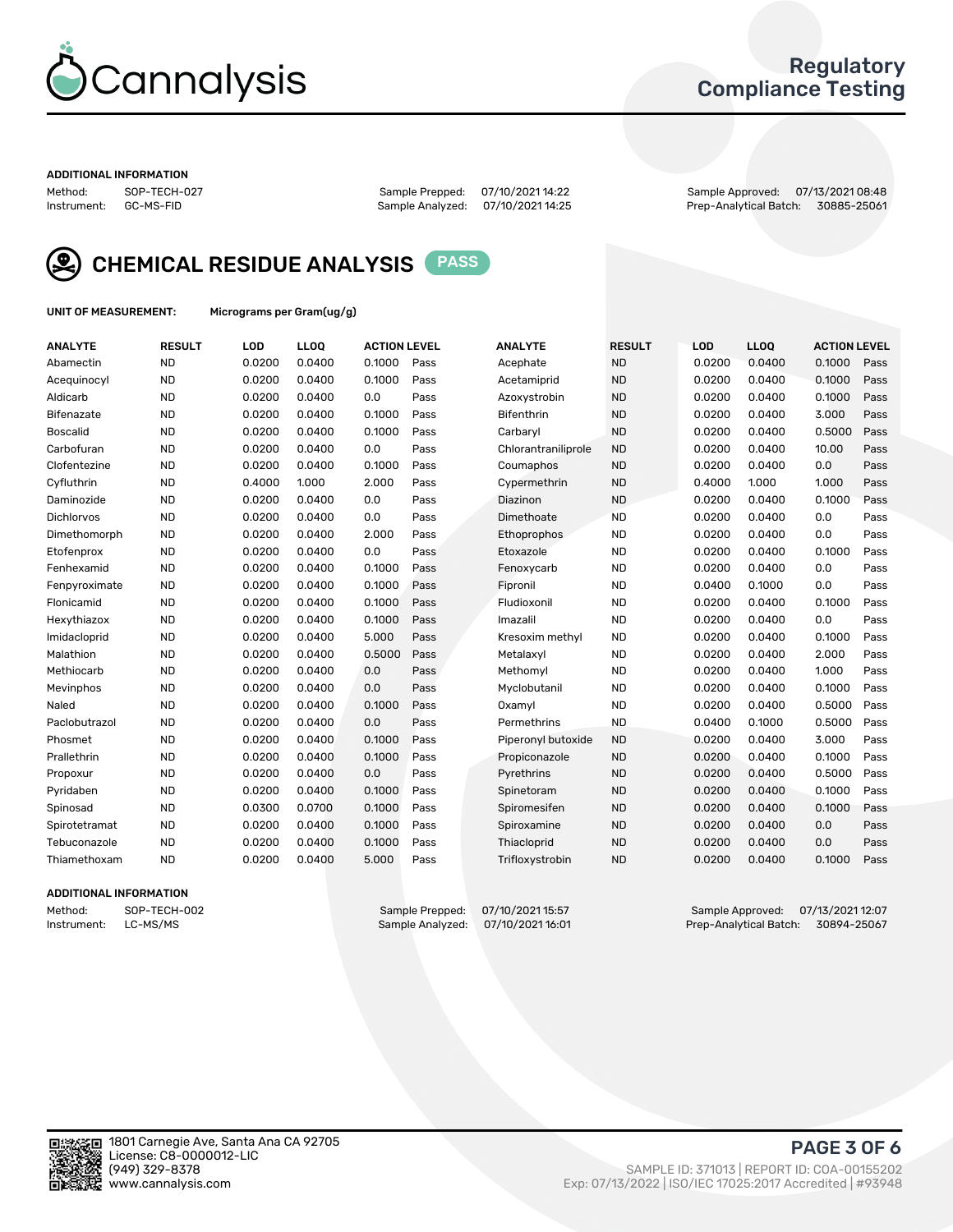

## CHEMICAL RESIDUE GC ANALYSIS PASS

| UNIT OF MEASUREMENT: | Micr |
|----------------------|------|
|----------------------|------|

rograms per Gram(ug/g)

| <b>ANALYTE</b>                | <b>RESULT</b> | LOD    | <b>LLOO</b> | <b>ACTION LEVEL</b> |                  | <b>ANALYTE</b>   | <b>RESULT</b> | LOD              | <b>LLOO</b>            | <b>ACTION LEVEL</b> |      |
|-------------------------------|---------------|--------|-------------|---------------------|------------------|------------------|---------------|------------------|------------------------|---------------------|------|
| Captan                        | <b>ND</b>     | 0.1000 | 0.2000      | 0.7000              | Pass             | Chlordane        | <b>ND</b>     | 0.0109           | 0.0136                 | 0.0                 | Pass |
| Methyl parathion              | <b>ND</b>     | 0.0400 | 0.1000      | 0.0                 | Pass             | <b>PCNB</b>      | <b>ND</b>     | 0.0200           | 0.0400                 | 0.1000              | Pass |
| Chlorfenapyr                  | <b>ND</b>     | 0.0800 | 0.1000      | 0.0                 | Pass             | Chlorpyrifos     | <b>ND</b>     | 0.0800           | 0.1000                 | 0.0                 | Pass |
|                               |               |        |             |                     |                  |                  |               |                  |                        |                     |      |
| <b>ADDITIONAL INFORMATION</b> |               |        |             |                     |                  |                  |               |                  |                        |                     |      |
| Method:                       | SOP-TECH-010  |        |             |                     | Sample Prepped:  | 07/10/2021 15:57 |               | Sample Approved: |                        | 07/13/2021 07:45    |      |
| Instrument:                   | GC-MS/MS      |        |             |                     | Sample Analyzed: | 07/10/2021 16:01 |               |                  | Prep-Analytical Batch: | 30895-25068         |      |

## RESIDUAL SOLVENT ANALYSIS PASS

UNIT OF MEASUREMENT: Micrograms per Gram(ug/g)

| <b>ANALYTE</b>       | <b>RESULT</b> | LOD    | <b>LLOO</b> | <b>ACTION LEVEL</b> |      | <b>ANALYTE</b>           | <b>RESULT</b> | LOD    | <b>LLOO</b> | <b>ACTION LEVEL</b> |      |
|----------------------|---------------|--------|-------------|---------------------|------|--------------------------|---------------|--------|-------------|---------------------|------|
| Acetone              | <b>ND</b>     | 50.00  | 100.0       | 5000                | Pass | Acetonitrile             | <b>ND</b>     | 50.00  | 100.0       | 410.0               | Pass |
| Benzene              | <b>ND</b>     | 0.5000 | 1.000       | 1.000               | Pass | <b>Butane</b>            | <b>ND</b>     | 50.00  | 100.0       | 5000                | Pass |
| Chloroform           | <b>ND</b>     | 0.5000 | 1.000       | 1.000               | Pass | Ethanol                  | <b>ND</b>     | 50.00  | 100.0       | 5000                | Pass |
| <b>Ethyl Acetate</b> | <b>ND</b>     | 50.00  | 100.0       | 5000                | Pass | <b>Ethyl Ether</b>       | <b>ND</b>     | 50.00  | 100.0       | 5000                | Pass |
| Ethylene oxide       | <b>ND</b>     | 0.5000 | 1.000       | 1.000               | Pass | Heptane                  | <b>ND</b>     | 50.00  | 100.0       | 5000                | Pass |
| Hexane               | <b>ND</b>     | 50.00  | 100.0       | 290.0               | Pass | <b>Isopropyl Alcohol</b> | <b>ND</b>     | 50.00  | 100.0       | 5000                | Pass |
| Methanol             | <b>ND</b>     | 50.00  | 100.0       | 3000                | Pass | Methylene chloride       | <b>ND</b>     | 0.5000 | 1.000       | 1.000               | Pass |
| Pentane              | <b>ND</b>     | 50.00  | 100.0       | 5000                | Pass | Propane                  | <b>ND</b>     | 50.00  | 200.0       | 5000                | Pass |
| Toluene              | <b>ND</b>     | 50.00  | 100.0       | 890.0               | Pass | Xvlenes                  | <b>ND</b>     | 50.08  | 100.0       | 2170                | Pass |
| Trichloroethylene    | <b>ND</b>     | 0.5000 | 1.000       | 1.000               | Pass | 1.2-Dichloroethane       | <b>ND</b>     | 0.5000 | 1.000       | 1.000               | Pass |

### ADDITIONAL INFORMATION

Method: SOP-TECH-021 Sample Prepped: 07/10/2021 14:22 Sample Approved: 07/12/2021 16:12<br>Instrument: HS-GC-MS/FID Sample Analyzed: 07/10/2021 14:25 Prep-Analytical Batch: 30890-25060

Prep-Analytical Batch: 30890-25060

# MICROBIAL qPCR ANALYSIS PASS

UNIT OF MEASUREMENT: Cycle Threshold (Ct)

| <b>ANALYTE</b>         | <b>RESULT</b> | LOD   | <b>LLOO</b> | <b>ACTION LEVEL</b> |      | <b>ANALYTE</b> | <b>RESULT</b> | LOD   | <b>LLOO</b> |     | <b>ACTION LEVEL</b> |
|------------------------|---------------|-------|-------------|---------------------|------|----------------|---------------|-------|-------------|-----|---------------------|
| A.fumigatus            | <b>ND</b>     | 33.00 | 0.0         | 0.0                 | Pass | A. flavus      | <b>ND</b>     | 33.00 | 0.0         | 0.0 | Pass                |
| A. niger               | <b>ND</b>     | 33.00 | 0.0         | 0.0                 | Pass | A. terreus     | <b>ND</b>     | 33.00 | 0.0         | 0.0 | Pass                |
| <b>STEC</b>            | <b>ND</b>     | 33.00 | 0.0         | 0.0                 | Pass | Salmonella spp | <b>ND</b>     | 33.00 | 0.0         | 0.0 | Pass                |
| ADDITIONAL INFORMATION |               |       |             |                     |      |                |               |       |             |     |                     |
|                        |               |       |             |                     |      | .              |               |       |             |     |                     |

Method: SOP-TECH-016, SOP-TECH-022 Sample Prepped: 07/12/2021 08:07 Sample Approved: 07/12/2021 15:37<br>Sample Analyzed: 07/12/2021 08:11 Prep-Analytical Batch: 30901-25072 Instrument: qPCR Sample Analyzed: 07/12/2021 08:11 Prep-Analytical Batch: 30901-25072

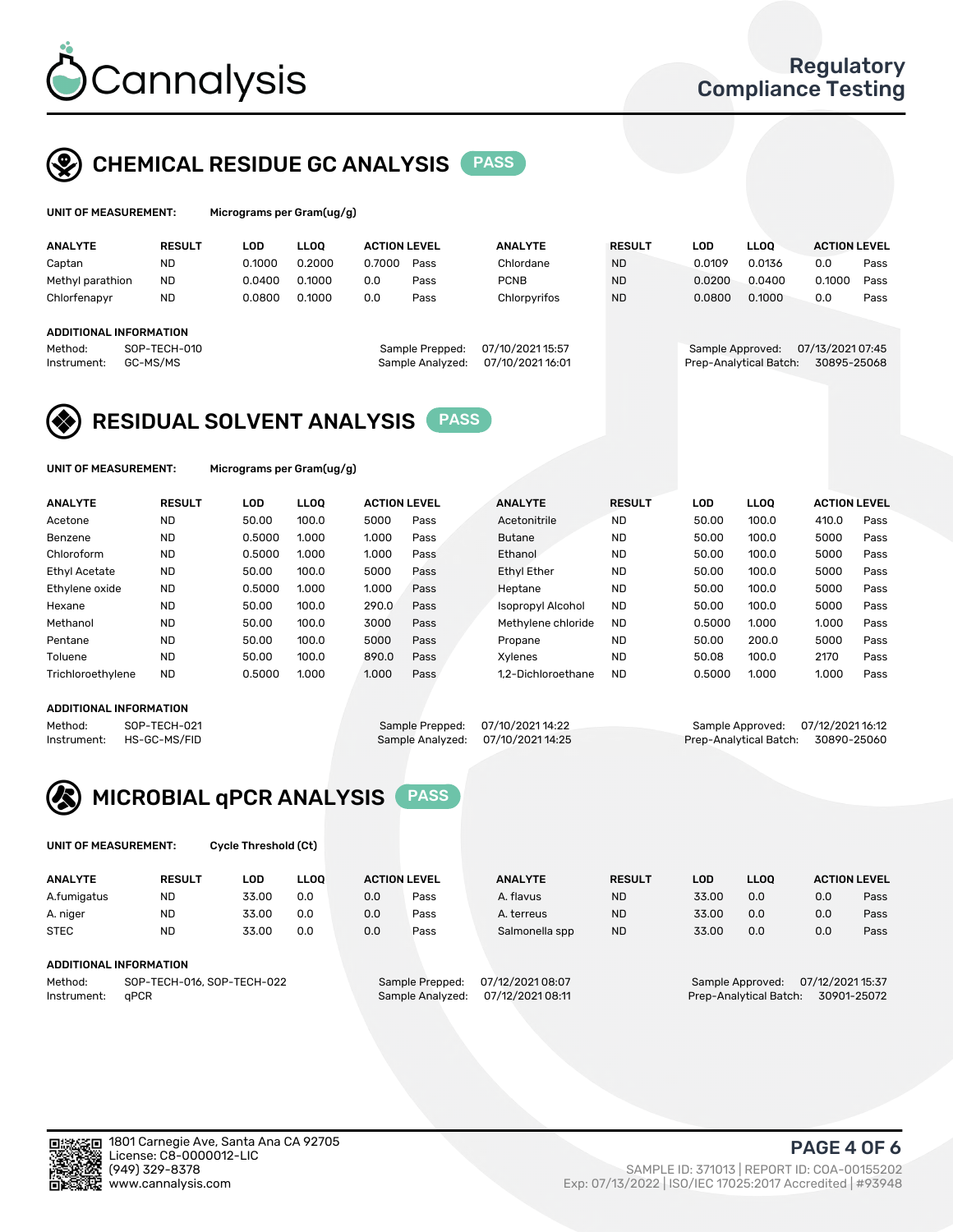



| UNIT OF MEASUREMENT:                                       |                                            |            | Micrograms per Gram(ug/g)      |                     |                                     |                                      |               |                  |                        |                                 |      |
|------------------------------------------------------------|--------------------------------------------|------------|--------------------------------|---------------------|-------------------------------------|--------------------------------------|---------------|------------------|------------------------|---------------------------------|------|
| <b>ANALYTE</b>                                             | <b>RESULT</b>                              | <b>LOD</b> | <b>LLOO</b>                    | <b>ACTION LEVEL</b> |                                     | <b>ANALYTE</b>                       | <b>RESULT</b> | <b>LOD</b>       | <b>LLOQ</b>            | <b>ACTION LEVEL</b>             |      |
| Arsenic                                                    | <b>ND</b>                                  | 0.0120     | 0.1000                         | 0.2000              | Pass                                | Cadmium                              | <b>ND</b>     | 0.0072           | 0.0500                 | 0.2000                          | Pass |
| Lead                                                       | $0.0510 \text{ uq/q}$                      | 0.0068     | 0.0500                         | 0.5000              | Pass                                | Mercury                              | <b>ND</b>     | 0.0060           | 0.0500                 | 0.1000                          | Pass |
| ADDITIONAL INFORMATION<br>Method:<br>ICP-MS<br>Instrument: | SOP-TECH-013<br><b>MYCOTOXINS ANALYSIS</b> |            |                                | <b>PASS</b>         | Sample Prepped:<br>Sample Analyzed: | 07/12/2021 09:12<br>07/12/2021 11:37 |               | Sample Approved: | Prep-Analytical Batch: | 07/12/2021 18:27<br>30908-25081 |      |
| <b>UNIT OF MEASUREMENT:</b>                                |                                            |            | Micrograms per Kilogram(ug/kg) |                     |                                     |                                      |               |                  |                        |                                 |      |
| <b>ANALYTE</b>                                             | <b>RESULT</b>                              | <b>LOD</b> | <b>LLOO</b>                    | <b>ACTION LEVEL</b> |                                     | <b>ANALYTE</b>                       | <b>RESULT</b> | <b>LOD</b>       | <b>LLOQ</b>            | <b>ACTION LEVEL</b>             |      |
| Aflatoxin B1                                               | <b>ND</b>                                  | 1.000      | 2.000                          |                     | N/A                                 | Aflatoxin B2                         | <b>ND</b>     | 2.000            | 5.000                  |                                 | N/A  |
| Aflatoxin G1                                               | <b>ND</b>                                  | 2.000      | 5.000                          |                     | N/A                                 | Aflatoxin G2                         | <b>ND</b>     | 2.000            | 5.000                  |                                 | N/A  |
| <b>Total Aflatoxins</b>                                    | <b>ND</b>                                  | 10.00      | 14.00                          | 20.00               | Pass                                | Ochratoxin A                         | <b>ND</b>     | 1.000            | 2.000                  | 20.00                           | Pass |

#### ADDITIONAL INFORMATION

Method: SOP-TECH-020 Sample Prepped: 07/10/2021 12:25 Sample Approved: 07/12/2021 14:50 Instrument: LC-MS/MS Sample Analyzed: 07/10/2021 13:00 Prep-Analytical Batch: 30879-25057

#### FILTH & FOREIGN MATERIAL ANALYSIS PASS Q

UNIT OF MEASUREMENT: Filth and Foreign Matter (%, #/3g)

| <b>ANALYTE</b>                                              | <b>RESULT</b> | LOD | <b>LLOO</b> | <b>ACTION LEVEL</b>                                                         |      | <b>ANALYTE</b> | <b>RESULT</b> | LOD                                                                           | <b>LLOO</b> | <b>ACTION LEVEL</b> |      |
|-------------------------------------------------------------|---------------|-----|-------------|-----------------------------------------------------------------------------|------|----------------|---------------|-------------------------------------------------------------------------------|-------------|---------------------|------|
| IF RH ME                                                    | <b>ND</b>     | 0.0 | 0.0         | 1.000                                                                       | Pass | <b>IFM</b>     | <b>ND</b>     | 0.0                                                                           | 0.0         | 25.00               | Pass |
| Mold                                                        | <b>ND</b>     | 0.0 | 0.0         | 25.00                                                                       | Pass | <b>SSCD</b>    | <b>ND</b>     | 0.0                                                                           | 0.0         | 25.00               | Pass |
| ADDITIONAL INFORMATION                                      |               |     |             |                                                                             |      |                |               |                                                                               |             |                     |      |
| Method:<br>SOP-TECH-009<br>Instrument:<br>Visual Inspection |               |     |             | 07/12/2021 14:37<br>Sample Prepped:<br>07/12/2021 14:55<br>Sample Analyzed: |      |                |               | 07/12/2021 14:57<br>Sample Approved:<br>Prep-Analytical Batch:<br>30930-25095 |             |                     |      |